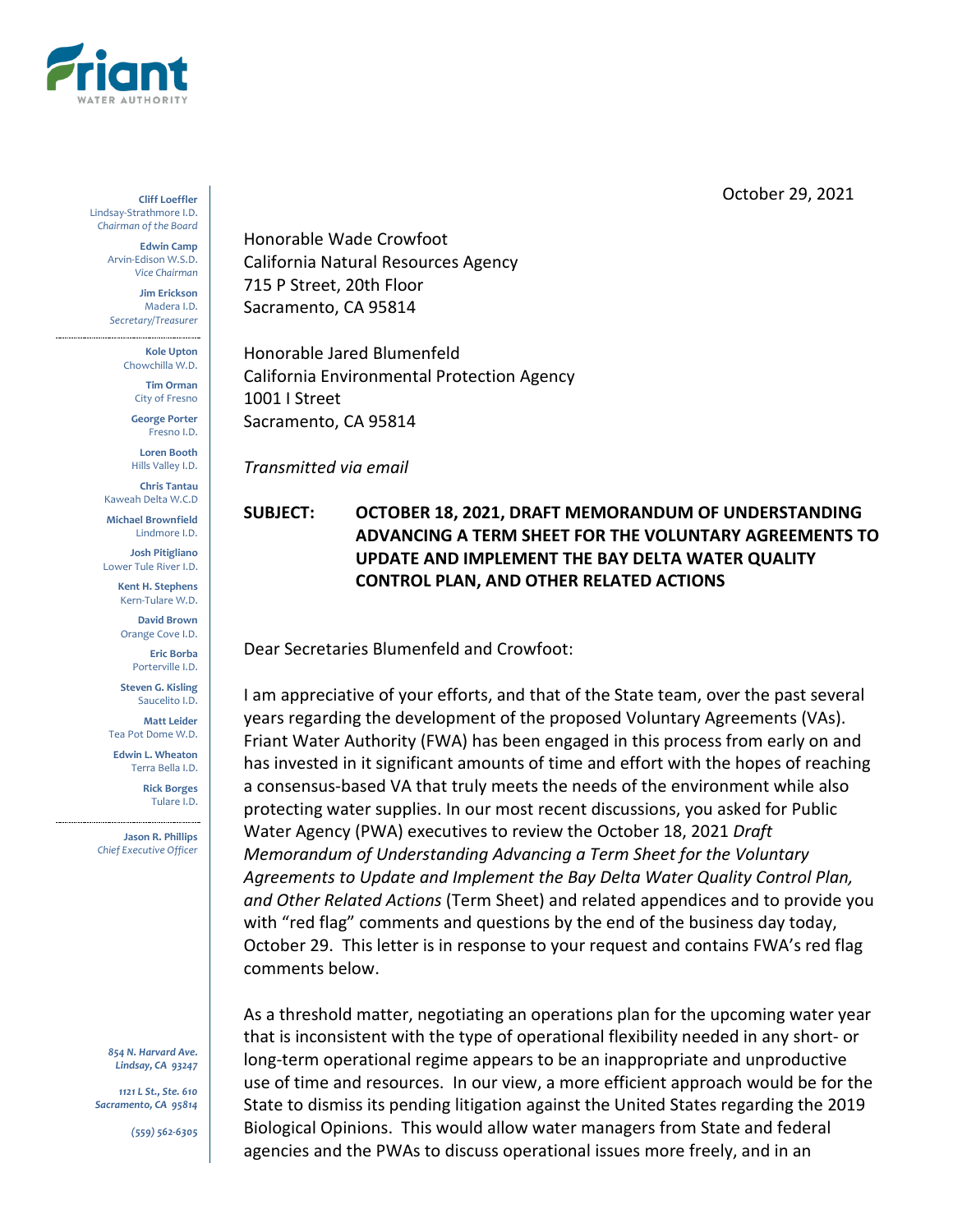environment of solving common problems. In our view, dismissing the litigation must occur as part of reaching agreement on the Term Sheet.

In addition to dismissal of the ongoing litigation we have other concerns, several of which we have raised consistently over the negotiations but yet remain unresolved. These concerns are:

Section 4.1 of the Term Sheet, as currently drafted, creates an open-ended obligation on PWAs to provide an unspecified amount of water and funds as part of any overall agreement. We do not understand how the State believes the PWAs or any governmental body can agree to such openended terms as both a matter of law and policy. This section must be revised to establish a firm ceiling on the extent of potential commitments of both water and funds.

It must be clearly expressed that the VAs will not cause any involuntary water delivery impacts to the Exchange Contractors and the Friant Division Long-term Contractors (Friant Contractors) will not be responsible for making up for any water shortages to the Exchange Contracts as a result of the implementation of the VAs.

Friant Contractors willingness and ability to pay for the actions called for in the VA are significantly less than what we believe is the expectation. As you are aware, our primary interest in the VAs is the reliability of water deliveries to the Exchange Contractors. On most Central Valley Project issues, Settlement Contractors and Exchange Contractors are treated similarly. Yet to date, when it comes to the VA, they are not. We believe that if the water delivery fees associated with the VAs on the Exchange Contract deliveries were equal to those of the other Settlement Contractors, the funding issue would be resolved. Failure to treat Exchange Contractors and Settlement Contractors similarly places Friant Contractors at extreme financial risk and is simply not an equitable allocation of costs. This issue must be addressed.

Friant Contractors will not be responsible for the 50 TAF of flows in Appendix 1 if those flows are not present in any given year. These flows are entirely dependent on San Joaquin River Restoration Program flows, which Friant Contractors do not control. Simply put, we cannot agree to amend the formula regarding recapture constraints. In technical conversations with your team last year, we were very clear on this point. Failure to address this point will involuntarily increase the flow contribution from Friant Contractors – something to which we simply cannot agree.

There must be enactment of authorizing federal legislation for any charges associated with funding implementation of the VA. In short, all contractors must be required to pay their fair share.

We believe our concerns are self-explanatory, and most of them should come as no surprise to you and others engaged in this process. In our most recent principals' discussion, you expressed a desire for PWA executives to execute a Memorandum of Understanding (MOU) committing to bringing the Term Sheet to our respective governing bodies for their review and potential approval. Please understand that I am unable execute such an MOU regardless of the status of the Term Sheet.